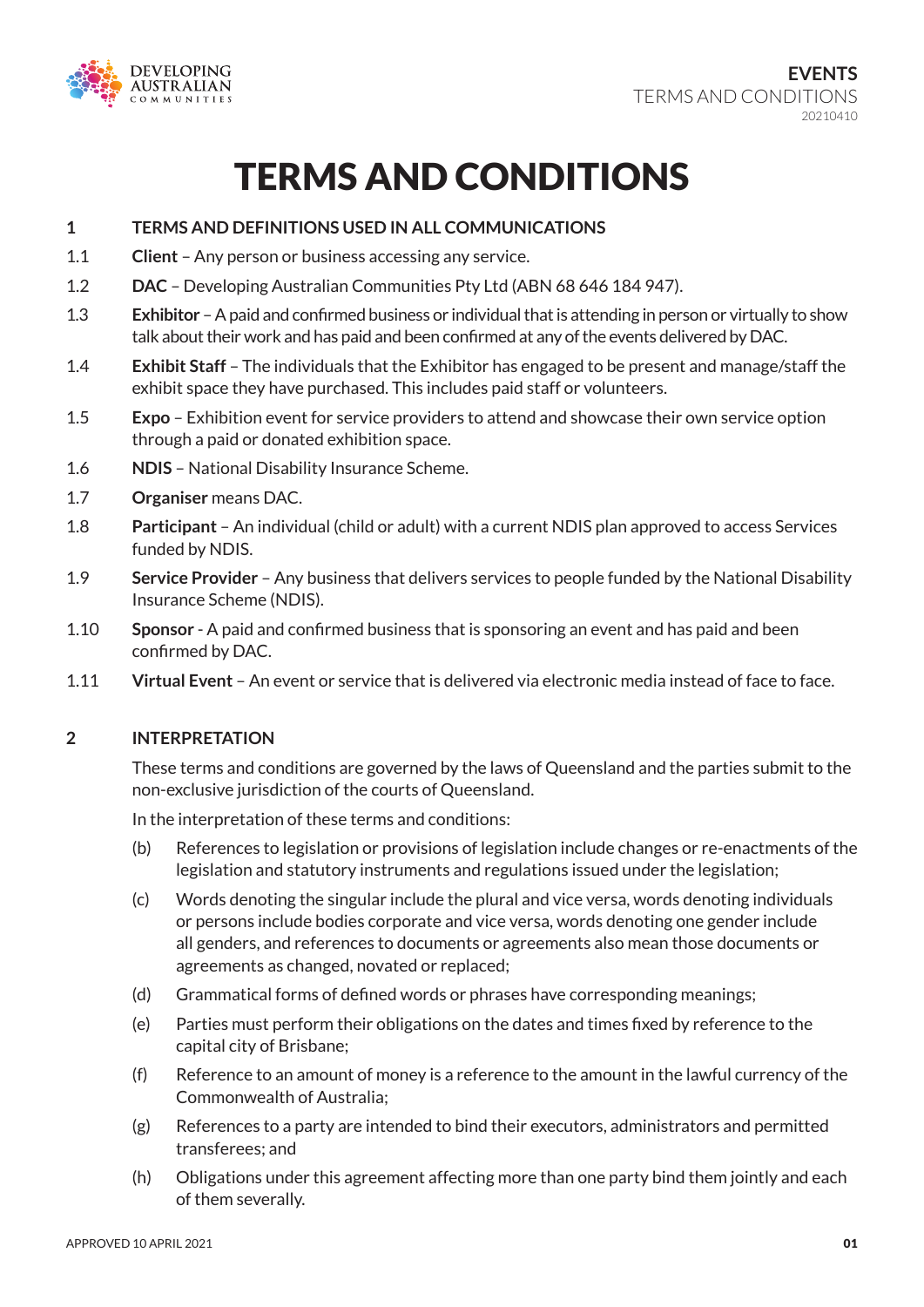

#### **3 EVENT TERMS AND CONDITIONS**

- 3.1 DAC are delivering the Expo which includes the venue, allocated and assigned exhibition spaces, advertising for the event and facilitation of the event, each day. The Organiser is not responsible for any other service. The event facilities are managed by the owners of the physical space and as such, all responsibility for the physical location is not the responsibility of the Organiser.
- 3.2 Each potential exhibitor will need to be assessed by the Organiser on a case by case basis.
- 3.3 The Organiser has the complete discretion whether to accept a potential exhibitor.
- 3.4 The Exhibitor must provide the Organiser with timely, accurate and reliable contact information including but not limited to designated venue contact persons, contact number and/or email addresses.
- 3.5 All the Exhibitor's resources and any activity they undertake must occur within the boundaries of their assigned exhibition space.
- 3.6 Exhibitors must not approach people in the audience or in the crowd outside of the assigned exhibition space. This will only occur through the approved concierge staff.
- 3.7 At all times, all Exhibitors and their staff must carry their security and registration documents.
- 3.8 The Organiser reserves the right to alter the positioning and allocations of any Exhibitor space.
- 3.9 The Organiser does not warrant that the event hosted by the Organiser is appropriate for the Exhibitor. It is the Exhibitor's responsibility to determine if the event is suitable for its intended purpose.
- 3.10 The Organiser reserves the right to take photos and/or video images during the event and use these images without the expressed permission in any way as part of its advertising, promotion, social media or in any publication.
- 3.11 If you do not wish your image to be used, you must notify the Organiser prior to the event in writing.
- 3.12 It is a condition that all registered and attending service providers be listed by name and with logo on the event website prior to the event to allow attendees to know who will be exhibiting.
- 3.13 Exhibitors are required to leave their site, rubbish free and in the same state as they were provided prior to set up. Exhibitors are solely responsible for any damage to their site and space including financial responsibility for any repairs or replacements that may need to occur.
- 3.14 All advertising and content submitted to the Organiser produced for each event will be subject to approval by the Organiser prior to publication.
- 3.15 The event set up (Bump In) and dismantling (Bump Out) will be planned and the Exhibitors will be provided with the scheduled time the day, prior to the event. No set up or dismantling of exhibition space is to occur after 10.00am on the first day of the event or before 4:00pm on the second day when the event closes.
- 3.16 During Bump In and Bump Out times, all Exhibitors and their staff must wear high visual vests.
- 3.17 All Exhibitors must be at their exhibit for the full two days of the event.
- 3.18 If you need to leave your exhibition space unattended due to an emergency, you must inform event staff immediately.
- 3.19 The Exhibitors must not sell food or drink at the event. The venue will provide food and drink purchasing options.
- 3.20 The Exhibitor must exercise all due care, skill and attention in relation to the Expo.
- 3.21 The Exhibitor must comply with all legal requirements as may from time to time apply in relation to the Expo.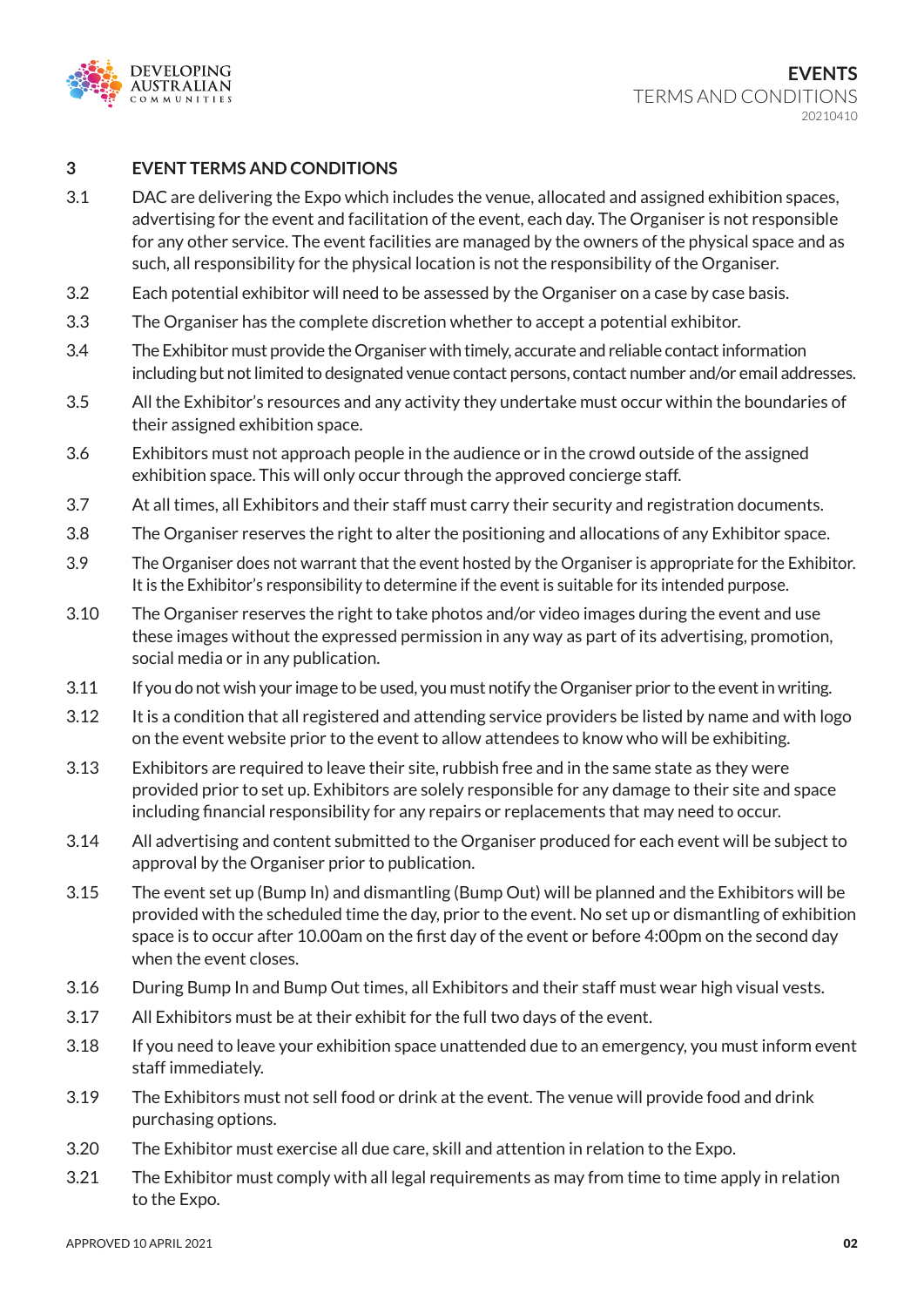

#### **4 INSURANCE**

- 4.1 All Exhibitors must have their own Public Liability Insurance of at least \$10,000,000 which must be appropriate for the event and the Expo.
- 4.2 The Exhibitor must provide the Organiser with current certificates of insurance in order to finalise their booking and/or upon request. The Organiser has the right to reject the insurance on the grounds it does not meet the obligations or because the insurer is not acceptable to the Organiser.

#### **5 SAFETY AND SECURITY**

- 5.1 Exhibitors are solely responsible for all safety, equipment, management and delivery of any service and all persons involved in their exhibition space. It will be the responsibility of all Exhibitors to ensure that all resources, banners and any other items brought to the Expo by them or people they engage are safe.
- 5.2 Exhibitors are solely responsible for ensuring their electronic devices have safety tagging. If this is found not to be present, the Organiser reserves the right to request it is removed from the premises.
- 5.3 Exhibitors will be solely responsible for the behaviour of their staff and anyone that they invite to be a part of their exhibition space.
- 5.4 At all times, Exhibitor spaces must have the Exhibitor staff present to ensure that safety and security is maintained. The Organiser will have staff on the day if you need something brought to you, such as coffee.
- 5.5 At all times, all Exhibitors must follow any reasonable direction from the Organiser, staff members or exhibition site security during the event. Failure to follow reasonable requests and display of any behaviour that is deemed by the Organiser staff to be inappropriate, breaching community standards or criminal in nature may result in referral to the exhibition site security and police.
- 5.6 The exhibition site and the Organiser will provide security staff on the day of the exhibition.
- 5.7 Exhibitor staff must complete any safety tasks, training or introduction topics as required by the venue.

### **6 CANCELLATIONS, REFUNDS AND UNFORESEEN EVENTS**

- 6.1 If the Organiser cancels the event, the Organiser will provide a full refund to Exhibitors.
- 6.2 If COVID 19 restrictions are enacted by the Government or other unforeseen events occur, and the event has to be postponed, a second date will be provided and the event will go ahead at that time.
- 6.3 If Exhibitor does not want to participate in the postponed event, then the Exhibitor has the following choice:
	- (a) 50% refund or credit from invoices already paid towards the Organiser's workshop; or
	- (b) attend another event run by the Organiser.
- 6.4 If payment is not received by the due date of the tax invoice, the Organiser reserves the right to reallocate that space to another Exhibitor.
- 6.5 All Exhibitors and Sponsors are confirmed when full payment is received.
- 6.6 Our venues have limited spacing and many of our events sell out. For this reason, we have the absolute discretion whether to allow cancellations and full refunds.
- 6.7 Notwithstanding clause 6.6, if an Exhibitor cannot attend the event, then there will be no refund unless written notice is provided to DAC at least 90 days prior to the event. If an Exhibitor cancels their booking in writing at least 90 days prior to the event and it is approved by DAC, a 30% administrative fee will be retained.